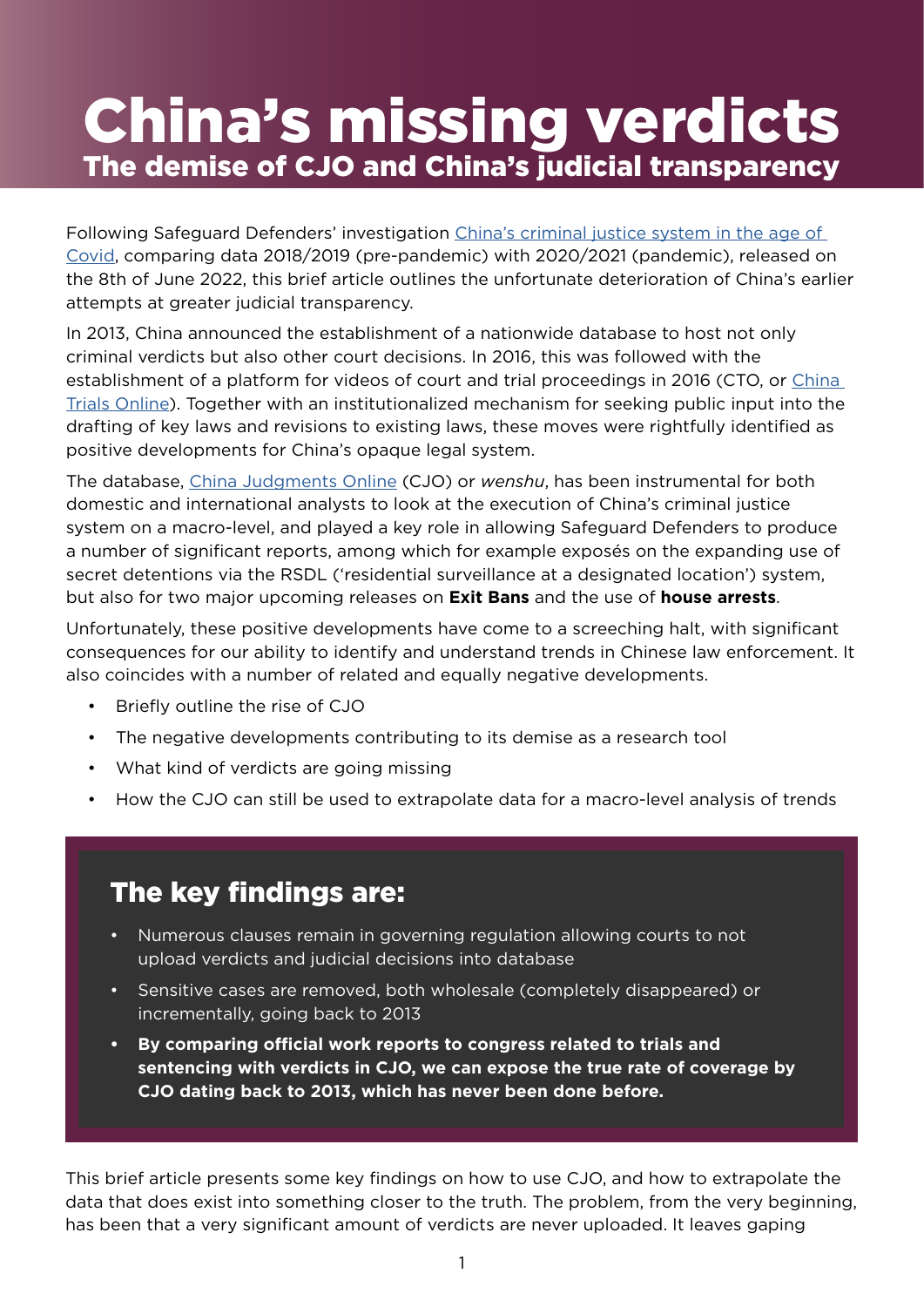holes, as the difference between the amounts of verdicts concerning any given issue that is actually logged in CJO represents only part of the actual number of such verdicts. Safeguard Defenders can now present additional data, using official sources, to better understand the difference between the two, which will be of use for all future research drawing on CJO data.

## The rise and fall of CJO

Upon the launch of the then much heralded database, the Supreme Court (SPC) [issued a](https://www.court.gov.cn/zixun-xiangqing-5867.html)  [regulation](https://www.court.gov.cn/zixun-xiangqing-5867.html) stating that all courts were to upload their verdicts within a week of their issuance, with some exceptions. This was followed by [another regulation in 2016](https://www.court.gov.cn/zixun-xiangqing-25321.html) which was supposed to limit the ability of judges to find ways to avoid uploading verdicts, an endemic problem from the very beginning. However, it also formalized more reasons why verdicts need not, or should not, be uploaded, thereby effectively institutionalizing exclusion of decisions and verdicts, with a catch-all category without any set definition.

### Exceptions to including decisions in CPJ, 2013 vs 2016 regulations

#### Exceptions in the 2013 regulation:

1. State secrets and cases related to personal privacy

2. Crimes committed by minors

3. Cases closed via mediation

4. **Other cases** that should not be disclosed on the Internet

#### Exceptions in the 2016 regulation:

1. State secrets

2. Violations of laws or crimes committed by minors

3. Cases closed via mediation, except where disclosure is necessary for protecting national interests, public interests, and the legitimate rights and interests of others

4. Divorce lawsuits or such involved in fostering or the custody of minor children

5. Other cases that the People's courts think should not be disclosed on the Internet

There was resistance from the courts and judges already from the start. The SPC might have said that open access to judicial decisions would increase accountability and raise trust in the system, but it might easily have been seen by judges as a way to force their hands in how they carried out their sentencing and judgments, especially as the judicial corps in China continues to be woefully under-educated in the area of law. It was also thought of as a way to limit local authorities' ability to influence court operations and outcomes, which, not surprisingly, would face resistance. If all judgments were made public, it would certainly be harder for local and regional courts to stray from the intended policy in Beijing, which could be seen as another attempt at centralizing power and control.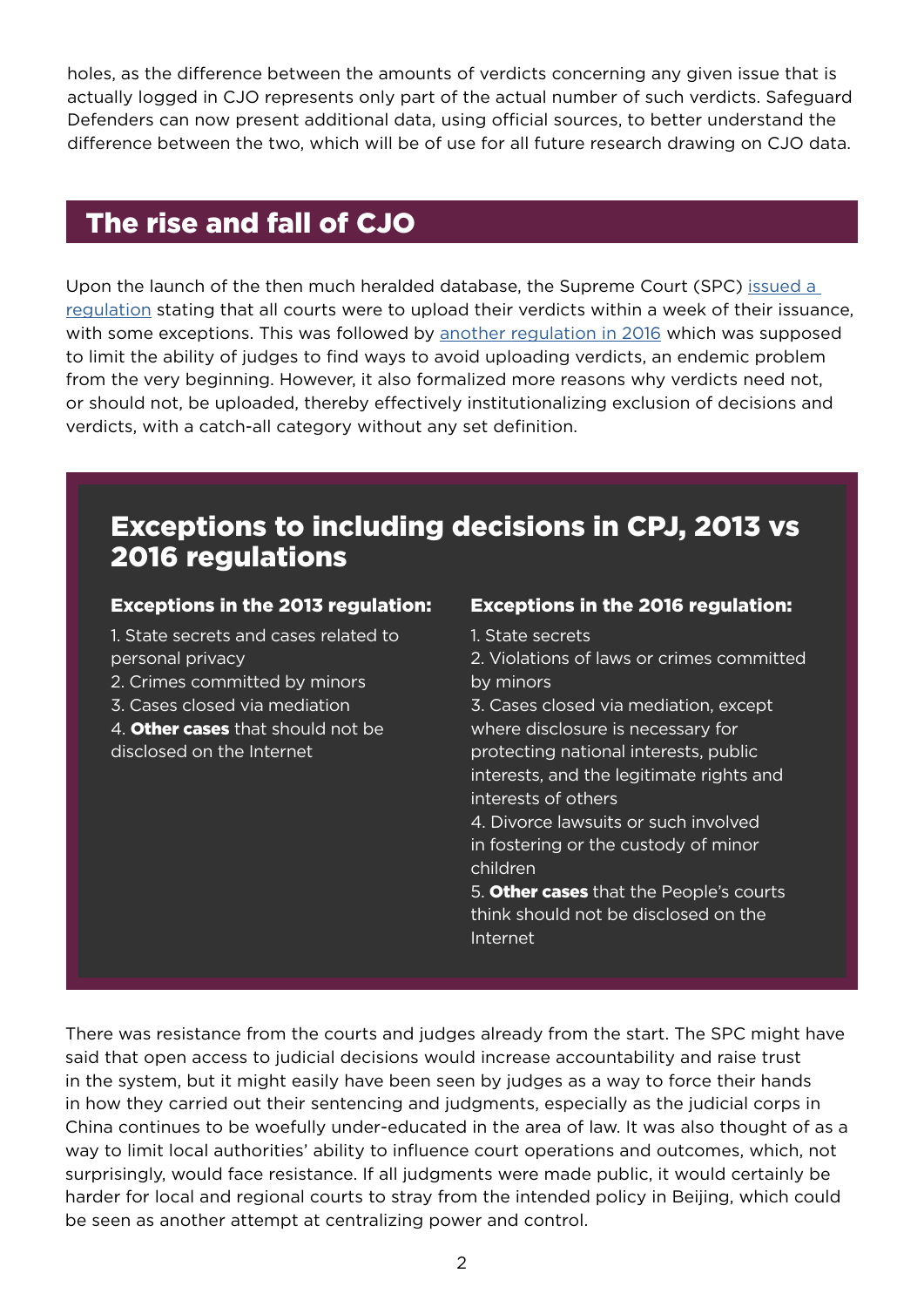Nonetheless, the system was a marked improvement. One Beijing-based lawyer [said to](https://www.scmp.com/news/china/politics/article/3127001/how-chinas-supreme-court-tried-open-legal-black-box-let-light)  [SCMP in an interview](https://www.scmp.com/news/china/politics/article/3127001/how-chinas-supreme-court-tried-open-legal-black-box-let-light) that *"getting access to judicial decisions had been virtually impossible in the past but the situation had improved since the database, the world's largest collection of judicial decisions, came online"*. The then-President of the SPC said when it was launched that it would allow *"…the public [to] see the judges' efforts and better understand the ruling. The judicial process will no longer be a 'black box' and judicial credibility will be significantly improved."* The system, in its early years, received considerable praise from law scholars internationally and domestically, as well as by local legal practitioners. Yet, seemingly, it was not to last.

In a [ChinaFile article](https://www.chinafile.com/reporting-opinion/viewpoint/verdicts-chinas-courts-used-be-accessible-online-now-theyre-disappearing) published February 2022, Luo Jiajun and Thomas Kellogg said that during interviews with people within the judicial system, one judge at the Supreme Court itself stated there was concern some people might use the information as blueprints for copycat crimes, a rather ludicrous charge as verdicts rarely contain such detailed information that would allow replication based on those verdicts alone. Rather, as has been observed by Safeguard Defenders and various analysts, the verdicts most likely to disappear are those that may be considered sensitive in any respect.

### What type of judicial decisions does the CJO contain?

CJO documents range from verdicts (criminal, administrative, civil) to other ruling papers, mediation papers and decisions, notices, and other kinds of orders. These can range from dismissal notices of petitions, orders of payment, administrative bills from mediation, civil bills of mediation on public interest litigation, as well as other judgements which have the effect of suspending or terminating a litigation procedure, and beyond.

*"Judicial transparency in China has taken a significant step backward in recent months"* Luo and Kellogg write in their article. They took note, like several other independent scholars and analysts, that going back to early 2021, perhaps even late 2020, verdicts and other judicial decisions on CJO were disappearing.

Around this time, Twitter user [@SpeechFreedomCN,](https://twitter.com/SpeechFreedomCN) started collecting verdicts from trials related to social media use and "freedom of expression", because he noted that they were rapidly disappearing. During this period, he identified and downloaded some 2,300 cases related to these keywords, [available in aggregate form here](https://docs.google.com/spreadsheets/d/1CQBeBpP2-A45lw-zr6mneDuPtSBNWg_8KqgXpWMLcbo/edit#gid=0) (in Chinese), all of which have since disappeared.

Safeguard Defenders itself, which performs searches regularly on RSDL, started noting changes in the numbers, and not just for recent years, but going back all the way to 2013, and how the number of verdicts for each year started decreasing.

Then, in mid-2021, the Supreme Court announced it was 'migrating' court rulings in the database, and in one fell swoop 11 million judgements (of all kinds, not just criminal trial verdicts) were taken offline (although some may have reappeared later).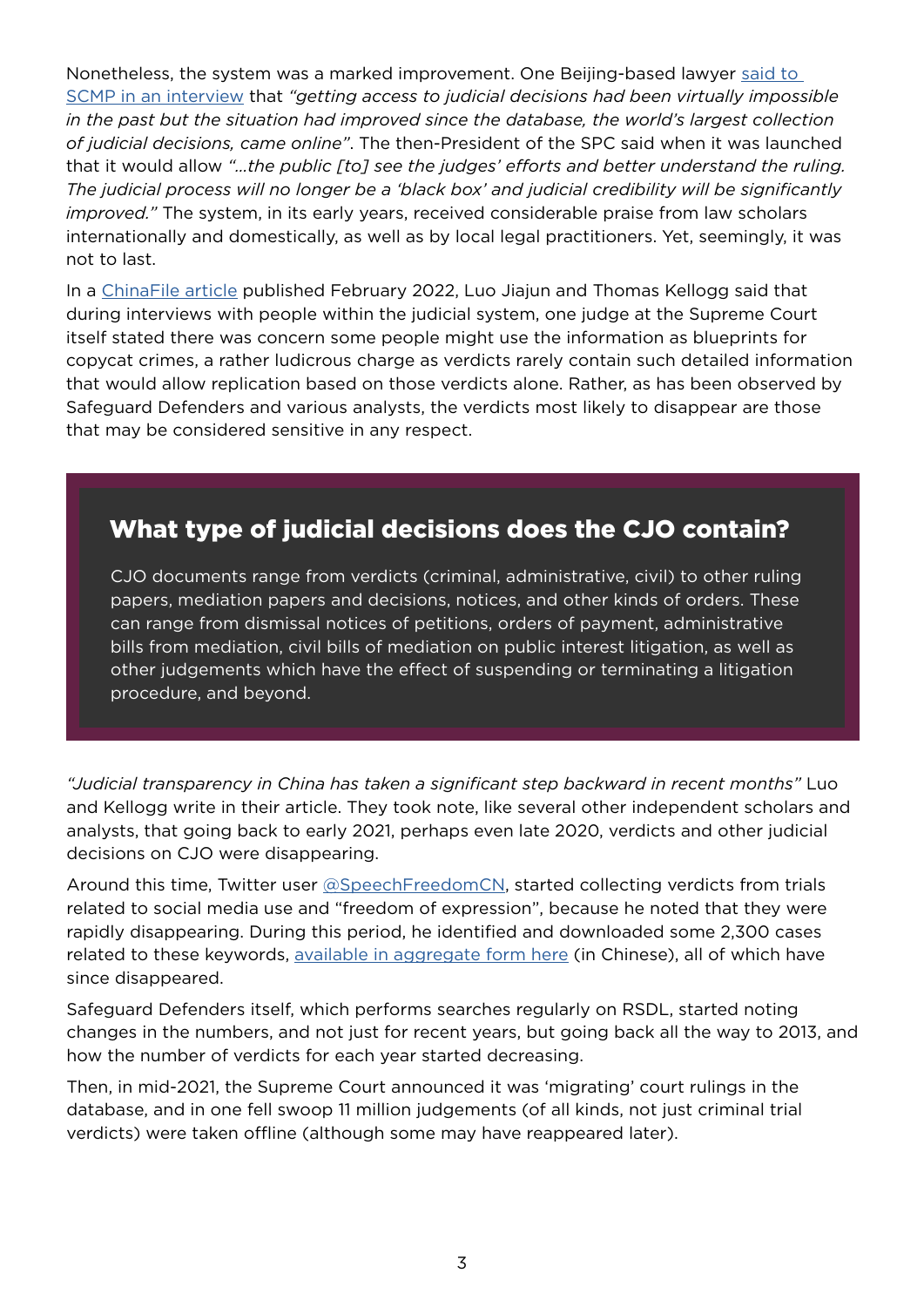### A case disappears

In February 2022, the ["chained woman" case](https://www.washingtonpost.com/world/2022/02/25/xuzhou-chained-woman-china/) in Xuzhou, Jiangsu went viral and sparked public discussion about the issue of human trafficking in China. A screenshot shared online, believed to be a Wechat conversation in a court's online group shows an internal *notice* that asked for the removal of all documents related to women trafficking cases by that court from CJO (Wenshu).

Notice: "To the judge's team: According to the higher level court, please check as soon as possible the disclosed documents related to human trafficking cases that you have dealt with. If you find any problems [in documents], please report to the court's Adjudication Management Office for review as soon as possible and have it report to the provincial high court for removal from Wenshu website."

Safeguard Defenders' study of RSDL illustrates how verdicts are disappearing. Our studies on the number of verdicts that have gone missing between 2013 and 2018, based on comparison searches carried out February 2020 and May 2022, showed that 736 verdicts, out of a total of 14,532, had gone missing for the period of 2013 to 2018, ranging, annually, from a high of nearly 17% of verdicts gone (2013), to a low of about 2% (2016), with an average for the entire period of 5.06%. It should be noted that since the RSDL issues received far more scrutiny from 2016 onwards, the number of cases in CJO was likely very low to start with. An earlier [study,](https://mp.weixin.qq.com/s/WVlg_qoEBYKoVnpXRUBGGw) by CCP-aligned Jiangxi University researcher Xie Xiaojian, on RSDL cases in 2013 and 2014, showed 569 RSDL cases logged for 2013. Today that number is 270: **52.55% of verdicts** related to RSDL for 2013 have since disappeared, step by step.

To give another example: the catch-all crime "picking quarrels and provoking troubles" (article 293 of the Criminal Law) has, when Safeguard Defenders conducted its latest search on 8 May (2022) **zero** entries. A search performed in May 2020 by Luo and Kellogg showed verdicts in the tens of thousands.

Searching for verdicts (criminal trials, first instance) that contain the words for Twitter, Facebook or Weibo yields merely 95, 170 and 2,179 results respectively, ever since 2013 (combining both Chinese- and English language search terms). Other verdicts being culled and disappeared are those referring to other sensitive issues and phrases, such as "freedom of speech," "rumour," "feminism," and "national leaders". There are, as of today, only three cases that refers to "freedom of speech", and a total of 312 verdicts that have any mention of the Ministry of State Security (MSS).

Corruption and abuse of power cases have not been spared and as one would expect anecdotal searches and analysis confirm that verdicts that reflect badly on the Party or State are included in this purge. Often, media attention to a case can lead to a verdict's abrupt removal. Luo and Kellogg identify an example:

*"On June 8 [2021], a vice president and two fellow judges in the intermediate court in Jinan, the capital of Shandong province, were convicted of bribery after taking millions of renminbi from over 60 lawyers from different law firms over several years. The case highlighted systemic judicial corruption that included a number of key players, including judges, lawyers, large corporations, and state-owned enterprises.*  Lawyers caught up in the scandal included top members of the provincial-level *lawyers' association and well-known legal academics, which suggested that bribery*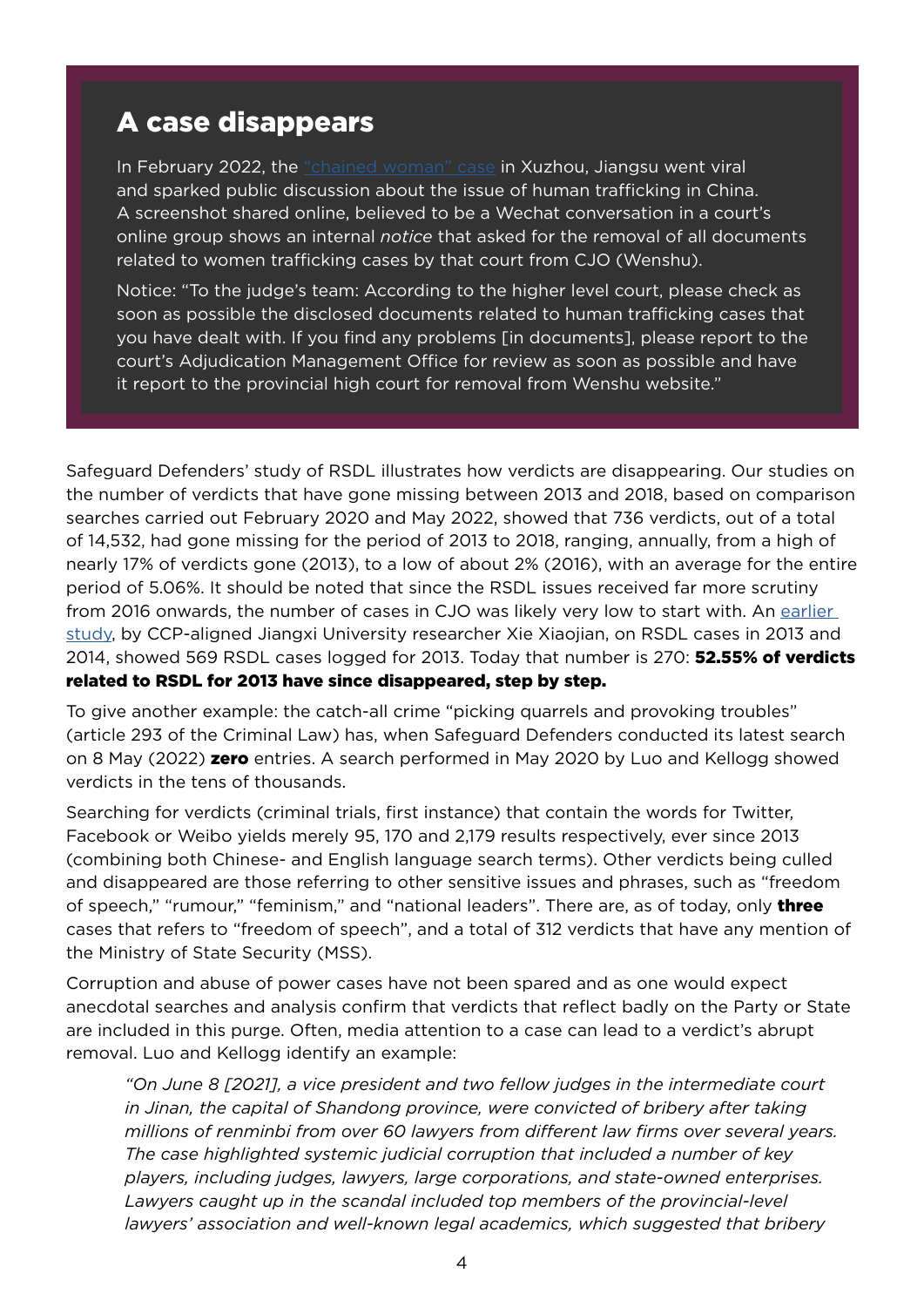*had permeated both the court system and the legal profession up to the very highest levels in the province. After the scandal attracted national media attention, the verdicts in the case were removed from the CJO database, and further media reporting on the case abruptly ceased, most likely on orders from the propaganda authorities."*

To make things worse, there has been several studies on the regional disparities on how many cases are logged. One study (Ma Chao, Yu Xiaohong, He Haibo: Big data analysis: Report on the publication of Chinese judicial decisions on the Internet), China law review, 12(4), 2016: 208) found that by 2015, about 50% of decisions were being published, but it ranged from a high of 78% in Shaanxi, to a low of 15% in Tibet, with extensive variations in-between those extremes, with places like Beijing also scoring very poorly.

Beyond the culling and disappearance of a great number of verdicts, and other judicial decisions, there has also been a tightening of who can access the database, and how results can be collected. Users now need register with a local phone number (which since 2013 need be registered in your name and with ID card/passport information provided). With this, any searches performed can be traced to the individual user. Repeat searches and extended use often leads to time outs. And even though the total search result number still appear, only the initial results are viewable, and only those viewable allows the user to access the individual case, a severe constraint for any extended data collection.

At the same time *lawyers noticed* that China Trials Online, which publishes videos from trials, had also seen the disappearance of previously available videos of court proceedings.

The key problem is not actually the removal of 'historical' data, although it is a significant blow to macro-level analysis, but rather, if old cases related to topics now deemed sensitive are removed, then what does it mean for current cases? The answer of course is that restrictions on uploading new cases are likely even harsher than the removal of old ones. Hence, at whatever level old cases about a certain issue are being removed, it will likely have an even greater impact on the level of new cases related to the same topic being uploaded. It is, as far as studying Chinese law enforcement is concerned, the intentional application of fog of war. But all hope is not lost.

#### How to extrapolate data from CJO and counter the fog of war

A key issue in using the CJO for macro-level analysis - as done by Safeguard Defenders to expose the scale and scope of the use of the RSDL system - is to have an understanding how complete, or incomplete, the CJO is. Much research released by SD clearly separates between 'officially logged' number of cases, sentences or verdicts on a particular subject – the amount actually recorded in CJO, and an estimate on the true number.

Bridging this gap by being able to extrapolate realistic estimates based on 'officially logged' cases or verdicts is and will become even more important. It will also become harder as the amount of cases in CJO decreases, and as there seems to be top-down instructions to completely erase a certain type of verdicts, which in all likelihood also means to stop uploading new ones.

This in itself is nothing new, as cases related to 'national security', cases concerning or handled by the Ministry of State Security (MSS), cases related to 'state secrets' etc., have always or most often been excluded. What we are seeing now is that much broader categories, such as the crime of picking quarrels and provoking troubles, but also in general verdicts referencing feminism, rumours, or freedom of speech are disappearing, which could cut across a whole range of crimes.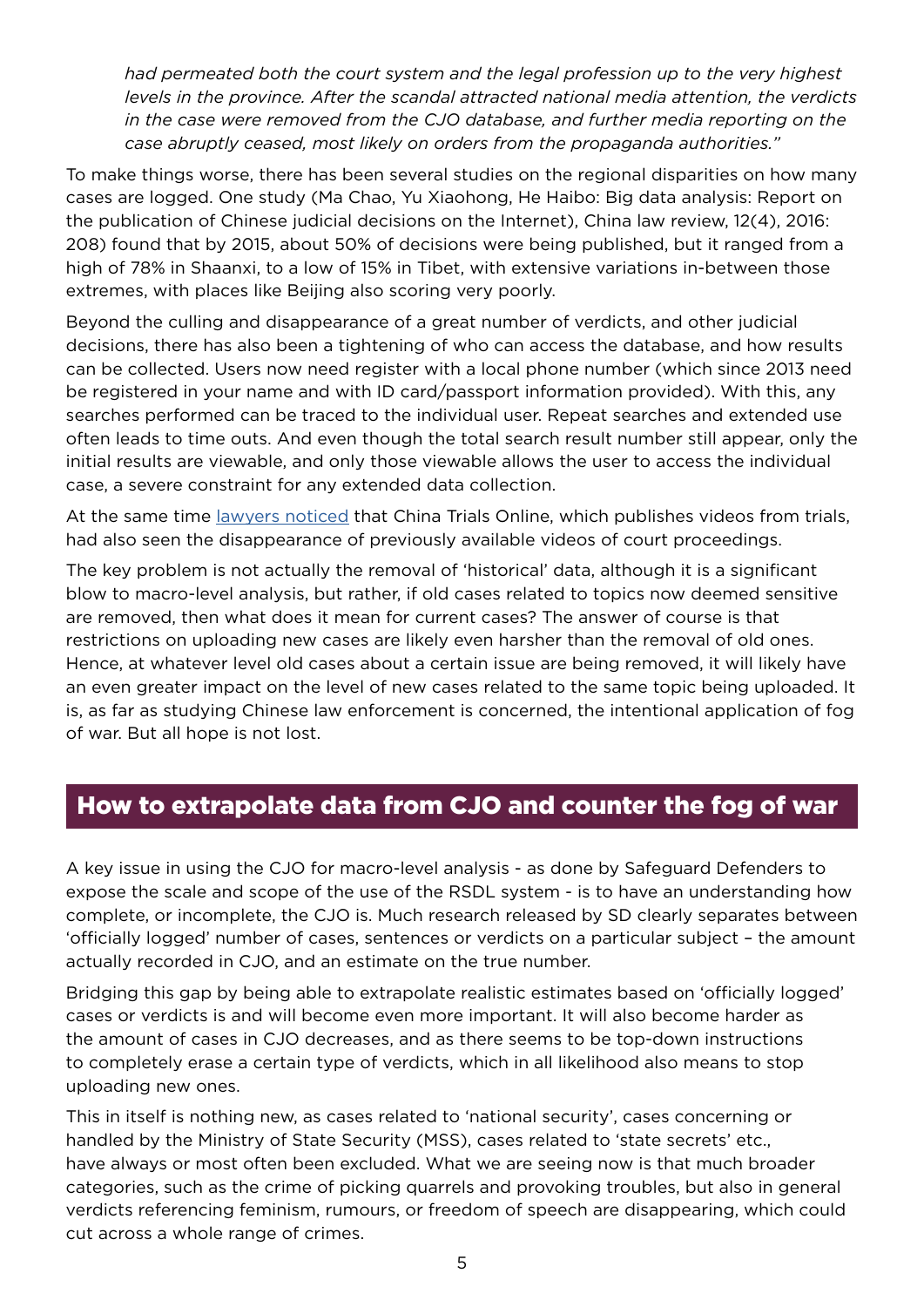Lawyers across China have for years operated under the assumption that only roughly 50% of verdicts that should be uploaded are actually uploaded (not counting the categories mentioned above that should never be included). A study by CCP-aligned Jiangxi University researcher (and former State Prosecutor) Xie Xiaojian analysed 1,694 verdicts [related to RSDL between 2013 and 2014,](http://law.sjtu.edu.cn/uploads/fckeditors/file/%E4%BA%A4%E5%A4%A7%E6%B3%95%E5%AD%A6/2018%E5%B9%B4%E7%AC%AC4%E6%9C%9F/20180412.pdf) and found that only 37.02% where found on CJO, and concluded that for some types of crimes, including corruption or cases concerning government officials, the number was even lower.

However, for issues, keywords or crimes that are not yet on the 'kill list' or otherwise deemed overly sensitive, there is a way to establish a rough idea of the amount of cases on CJO, which can then be used to extrapolate true estimates for non-sensitive issues. Safeguard Defenders has analysed the official Supreme Procuratorate and Supreme Court work reports submitted to the National People's Congress in March each following year, and collected data on the number of judgments (criminal trials, first instance) for the years 2014 to (and including) 2020. It has then compared those numbers with the total number of verdicts found on CJO for those corresponding years, using the same specifics (verdicts, criminal trials, court of first instance).

The data shows that on average, for the years 2014 to 2020, some 37% of verdicts are missing from the database, varying between a low of 34% and a high of 44% for these years. As verdicts are often slow to be uploaded, using the last full year (2021) for comparison is not useful, and is not presented in the data below.

|                                                                                     | 2014      | 2015      | 2016      | 2017      | 2018      | 2019      | 2020      |
|-------------------------------------------------------------------------------------|-----------|-----------|-----------|-----------|-----------|-----------|-----------|
| <b>Verdicts in China</b><br><b>Judgment Online</b>                                  | 747,583   | 800,122   | 830,988   | 898,920   | 894,118   | 958,328   | 816,037   |
| <b>Verdicts announced in</b><br>official work reports                               | 1,023,000 | 1,099,000 | 1,116,000 | 1,297,000 | 1,198,000 | 1,297,000 | 1,116,000 |
| <b>Percentage missing</b><br>compared with what<br>has been uploaded to<br>database | 36.84%    | 37.35%    | 34.30%    | 44.28%    | 33.99%    | 35.34%    | 36.76%    |
| <b>Average 2014-2020</b>                                                            | 37%       |           |           |           |           |           |           |

The average for the time period is thus that 37% of verdicts for criminal trials at court of first instance are missing. For more sensitive issues, or any issue under heightened scrutiny, that number is certainly much higher, and for some areas deemed off-limits now at 100%.

This to some extent [corresponds to a paper](https://www.scmp.com/news/china/politics/article/3127001/how-chinas-supreme-court-tried-open-legal-black-box-let-light) by Tsinghua University professor He Haibo, who has long studied the CJO, and whose research showed that after the 2016 regulation came into effect, the amount of cases being uploaded did increase, and in 2017 reached about 60% or about 14 out of 23 million judicial decisions in total (*not just criminal trial verdicts*).

In addition, this is only the amount of cases missing based on **what is reported to the NPC**, and it is possible national security trials, state secrets trials, etc., are not included in their reporting, meaning this percentage of missing verdicts is a minimum.